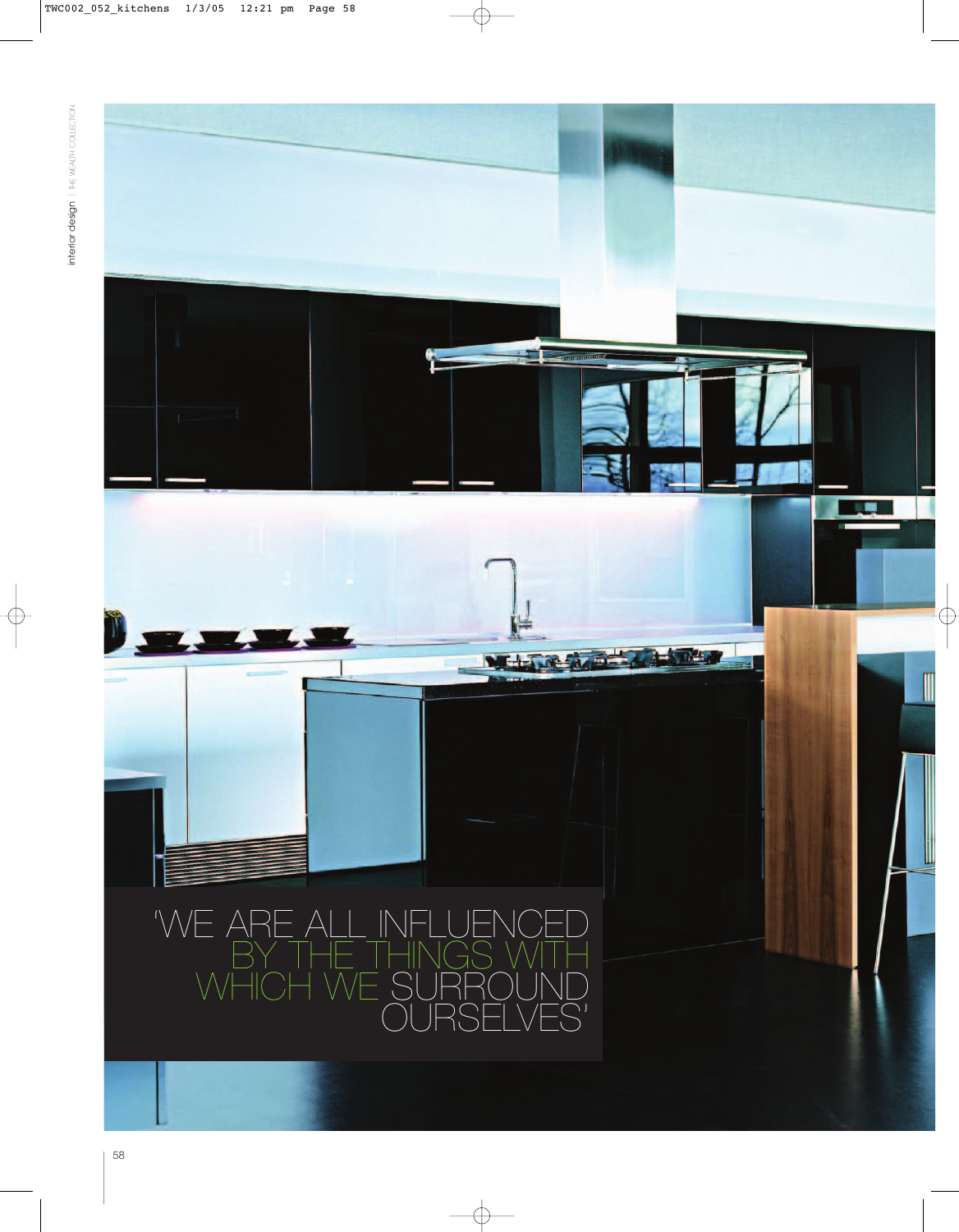

THE KITCHEN IS NO LONGER JUST A UTILITY ROOM BUT A SPACE TO ENJOY AND PUT ON DISPLAY. SALES OF APPLIANCES AND KITCHEN FURNITURE ARE BOOMING, AND GROUNDBREAKING DESIGN IS THE ORDER OF THE DAY. HELEN CONRAD LOOKS AT WHAT'S ON THE MENU.

think Kitchen

Fracent years have seen some exciting developments in the kitchen. Once off-limits to<br>all but the most expert amateur chefs, designers are working hard to transform the<br>most undervalued room in the house into a stylish and ecent years have seen some exciting developments in the kitchen. Once off-limits to all but the most expert amateur chefs, designers are working hard to transform the most undervalued room in the house into a stylish and functional space, packed with labour-saving devices.

surroundings, the boundless possibilities of today's kitchen design make even the wildest of kitchen dreams a distinct possibility, as well as bringing some of the most challenging techniques within the grasp of the home cook. With modern appliances closer than ever to ensuring perfectly cooked meals at the touch of a button, designers are working to incorporate state-of-the-art equipment while at the same time making the kitchen one of the showpiece areas of the home.

### Looking to the past

Established for nearly 25 years under his own name, kitchen designer Mark Wilkinson's latest range has been commissioned by the British National Trust. Wilkinson devised the furniture through months of research in the National Trust's archives, as well as visits to various National Trust properties. Painted in oyster, with rose and wheat accents, the National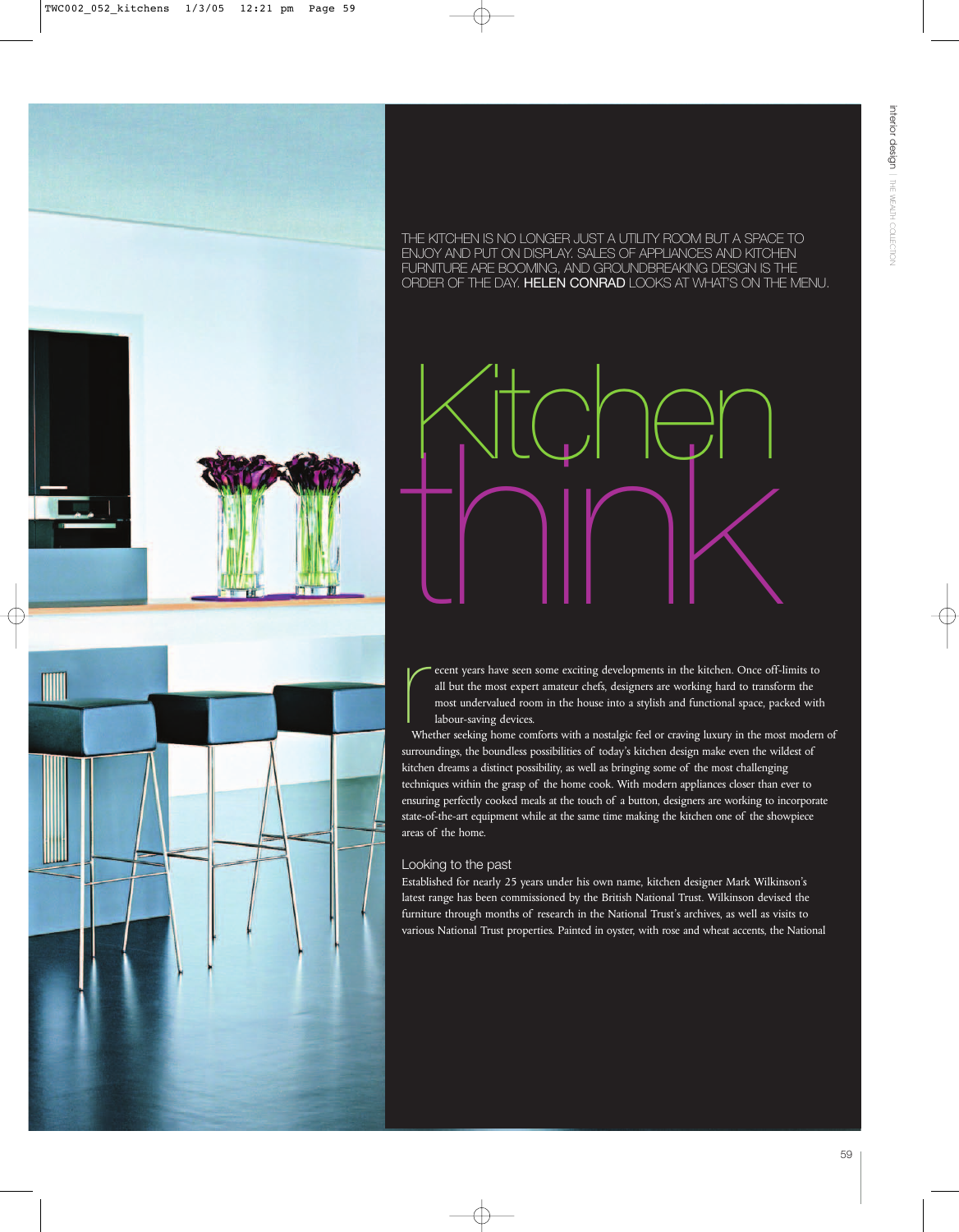Trust kitchen has a traditional look, with beaded doorframes, forged brass hinges and monkey lip handles enamelled in oyster. But the traditional appearance hides a kitchen cleverly equipped to suit die-hard cooking enthusiasts. There is a freestanding larder with shelving unit and side to side sliding trolley, and an American Wolf stainless steel range cooker.

A newly designed stainless steel extractor has also been designed to complement the furniture. The island unit is designed for food preparation, with an integrated weighing scale set into the Noir St Laurent granite worktop, and close to the maple preparation top there is a waste chute, also set into the granite. The work prompted Isabel Saiz of the National Trust to remark: 'We are greatly impressed by his commitment to the skills of traditional British craftsmanship and design and his ongoing desire to base his company on sound environmental principles.'

Wilkinson has created another kitchen that is more modern in appearance but still drawing inspiration from materials like glass, wood and stone. The Madison kitchen features crisp glass and brushed stainless steel, with chocolate-toned natural walnut. Glass panels are deep etched on their undersides, set into simple walnut frames with cabinet interiors lined with sycamore. Clean lines are guaranteed with handles for drawer and wall units hidden in the frames and a glass and oil mechanism designed to make doors slide open and shut with ease. Floor-level lighting aims to create the illusion that the furniture is floating above the floor. The kitchen also features a backlit glass-fronted larder and a glasstopped dining table lit from below. Wilkinson explains his approach to design by saying: 'We are all influenced by the things with which we surround ourselves; I believe that we should exercise the same degree of caution with our surroundings as we exercise in the choice of our friends.'

### New kitchen concepts

Kitchen specialist Poggenpohl has recently fitted 105 apartments with luxury kitchens in a new 53-storey Manhattan tower. The company premiered its +INTEGRATION planning concept in Germany last year. The philosophy behind

+INTEGRATION is to transform the kitchen into a communication hub, a space for living in and receiving guests, a home office and more. Martin Gill, managing director of Poggenpohl UK, claims it redefines the architecture of kitchen and living spaces, blending crisp, uncomplicated continental detailing with cutting-edge technology. The aim is to create a harmonious marriage of form and function.

Gill feels open plan is definitely the way forward for kitchens: 'A more informal lifestyle has resulted in the kitchen dining area becoming the hub of many houses, with family and social activities taking place concurrently within a large space rather than separately in small rooms. This European-influenced trend will continue to evolve with the space incorporating not just dining but living areas as well, to include entertainment centres, desks and soft seating for relaxation.'

Furniture has been designed to show off multimedia elements, integrating home entertainment concepts. Telephone and internet access is included, and functions can be controlled by laptops, PDAs and programmable infrared remotes. The range employs unusual proportions, with a colour scheme of black, grey and white, with Swiss pearwood veneers, aluminium and glass.

Poggenpohl's latest range, PLUSMODO is the result of a year-long collaboration with world-renowned Spanish furniture designer Jorge Pensi. It combines the opposing elements of open and closed functional areas. In addition to fully extendable base unit drawers, it features large pullout trays underneath thick worktops, which extend on hidden runners to add additional storage space.

By adding a clear glass top, the trays become display cabinets where china, saucepans and utensils can be presented. Concealed, handless drawers are embedded into the worktop, which is available in both mineral composite and laminate finishes. Lighting is incorporated within the satin glass and aluminium shelving of the wall storage above and behind the satin glass and aluminium splash back, along with overhead light to provide optimal illumination for food preparation areas. The splash back also houses hanging rails for utensils, light switches, timers, speakers, a radio, and, above the hob, a concealed extractor that draws steam and odours through a small horizontal top vent.

## DIMITRIOS KLITSAS Master Wood Carver





Commission a one of a kind collectible piece from the studio of Dimitrios Klitsas or study with the master who was recently featured on HGTV.

**378 North Road Hampden, Massachusetts 01036, USA +1 413-566-5301**



Visit our website for more information www.klitsas.com